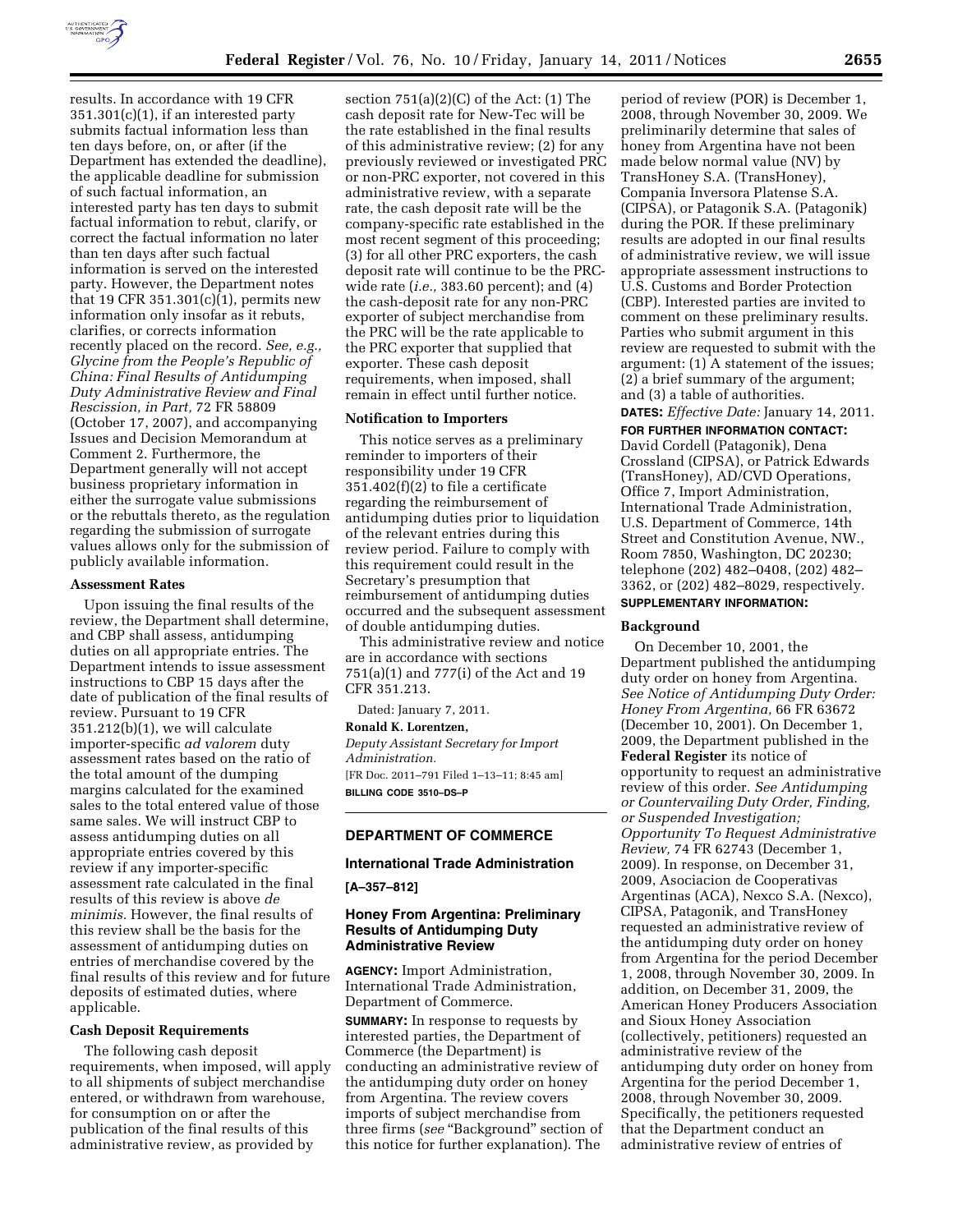subject merchandise made by 18 Argentine producers/exporters. ACA, Nexco, CIPSA, Patagonik, and TransHoney were included in the petitioners' request for review.

On January 29, 2010, the Department initiated a review of 17 of the 18 companies for which an administrative review was requested.1 *See Initiation of Antidumping and Countervailing Duty Administrative Reviews, Request for Revocation in Part, and Deferral of Initiation of Administrative Review,* 75 FR 4770, 4772 (January 29, 2010) (*Initiation Notice*).

On February 17, 2010, Mielar S.A. (Mielar) and Compania Apicola Argentina S.A. (CAA) submitted a letter certifying that during the POR, neither made any shipment, sale, or U.S. entry of subject merchandise, and requested that the Department rescind the administrative review with respect to Mielar and CAA.

Also on February 17, 2010, the Department issued a memorandum to the file indicating its intention to limit the number of respondents selected for review and to select mandatory respondents based on CBP data for U.S. imports of Argentine honey during the POR. The Department encouraged all interested parties to submit comments regarding the use of CBP entry data for respondent selection purposes. *See*  Memorandum to the File through Richard Weible, Director, Office 7, AD/ CVD Operations, regarding ''Honey from Argentina—United States Customs and Border Protection Entry Data for Selection of Respondents for Individual Review,'' dated February 17, 2010.

On March 5, 2010, the Department selected the four producers/exporters with the largest export volume during the POR as mandatory respondents: HoneyMax S.A. (HoneyMax), Nexco, Patagonik, and TransHoney. *See*  Memorandum to Richard Weible, ''Administrative Review of the Antidumping Duty Order on Honey from Argentina: Respondent Selection Memorandum,'' dated March 5, 2010. On March 9, 2010, the Department issued its antidumping questionnaire to all four mandatory respondents.

On March 31, 2010, and pursuant to 19 CFR 351.213(d)(1), the petitioners timely withdrew their request for review of HoneyMax.

On April 7, 2010, the petitioners and Nexco timely withdrew their requests for review of Nexco.

On April 16, 2010, the petitioners timely withdrew their request for review with respect to all companies except TransHoney, Patagonik, CIPSA, and ACA. Accordingly, the Department informed interested parties of its intent to rescind the review for all companies except TransHoney, Patagonik, and CIPSA, to continue with its deferral of the review with respect to ACA, and to select CIPSA as a mandatory respondent in place of Nexco. *See* Memorandum to the File, "2008/2009 Administrative Review of the Antidumping Duty Order on Honey from Argentina: Selection of New Mandatory Respondent,'' dated April 19, 2010. On April 19, 2010, the Department issued sections A, B, and C of its antidumping questionnaire to CIPSA.

On April 29, 2010, ACA timely withdrew its request for review submitted on December 31, 2009.2

On September 14, 2010, the Department rescinded the administrative review with respect to fifteen companies: AGLH S.A., Algodonera Avellaneda S.A., Alimentos Naturales-Natural Foods, Alma Pura, Bomare S.A., CAA, El Mana S.A., Interrupcion S.A., Mielar, Miel Ceta SRL., Productos Afer S.A., Seabird Argentina S.A., HoneyMax, Nexco, and ACA. This rescission, in part, was based on the timely withdrawal of the request for review by the interested parties that requested the review. *See Honey Extension Notice.* Additionally, the Department extended the preliminary results of this administrative review to no later than January 7, 2011. *Id.* 

On October 6, 2010, the Department determined that a ''particular market situation'' with respect to the honey market existed in Argentina during the POR for certain exporters under review. *See* Memorandum to Richard Weible, Director AD/CVD Operations, Office 7, from David Cordell and Dena Crossland, entitled ''Whether a particular market situation exists such that the Argentine honey market is not an appropriate comparison market for establishing

normal value,'' dated October 6, 2010 (Particular Market Situation Memorandum). *See also* the discussion of ''Selection of Comparison Market'' under ''Normal Value'' below.

Below is the company-specific background information with respect to Patagonik, CIPSA, and TransHoney.

#### **Patagonik**

On April 6, 2010, Patagonik filed its response to the Department's section A questionnaire (Patagonik AQR). On May 7, 2010, Patagonik filed its response to sections B and C of the Department's questionnaire. Between April 2010 and November 2010, the Department issued supplemental questionnaires to Patagonik, to which it filed timely responses.

In accordance with section 773(b)(2)(A)(ii) of the Tariff Act of 1930, as amended (the Act), we automatically initiated a cost investigation in this segment of the proceeding with respect to Patagonik because we disregarded sales by Patagonik that were below the cost of production (COP) in the most recently completed segment of this proceeding.3 On June 22, 2010, the Department selected the two largest beekeeper suppliers (by volume) of honey to Patagonik as cost respondents. *See* Memorandum to Richard Weible, ''Selection of Cost of Production Respondents,'' dated June 22, 2010 (Cost Respondents Selection Memorandum). We also recommended examining Patagonik's affiliated middleman, Azul Agronegocios S.A. (Azul).4

On July 1, 2010, the Department revised its selection of the cost respondents in response to Patagonik's July 1, 2010 letter noting that Azul had incorrectly identified one of the selected cost respondents. *See* ''Revision of Cost of Production Respondent Selection: Addendum to Memorandum of June 22, 2010,'' dated July 1, 2010 (Revision of Cost Respondent Selection Memorandum).

On July 14, 2010, the Department issued its cost questionnaire to the selected beekeepers and middleman to which Patagonik's suppliers responded on August 25, 2010. The Department issued a supplemental cost questionnaire to Patagonik's suppliers in November 2010 and December 2010, to which they timely responded.

 $^{\rm 1}$  In accordance with 19 CFR 351.213(c), the Department deferred for one year the initiation of the administrative review with respect to ACA. *See Honey From Argentina: Notice of Extension of Time Limit for Preliminary Results and Partial Rescission of Antidumping Duty Administrative Review,* 75 FR 55741, 55741 n.1 (September 14, 2010) (*Honey Extension Notice*).

<sup>2</sup>The withdrawal of the request for review was submitted by ACA based on the Department's notification in the **Federal Register** revoking the antidumping duty order with respect to honey exported by ACA effective December 1, 2008. Because the order covering honey from Argentina is revoked with respect to ACA, all entries of subject merchandise exported by ACA will be liquidated without regard to antidumping duties. Accordingly, there will be no relevant entries that might be subject to an antidumping review. *See Honey from Argentina: Final Results of Antidumping Duty Administrative Review and Determination to Revoke Order in Part,* 75 FR 23674 (May 4, 2010).

<sup>3</sup>*See Honey from Argentina: Final Results of Antidumping Duty Administrative Review and Determination to Revoke Order in Part,* 74 FR 32107, 32108–09 (July 7, 2009) (*06–07 Final Results*).

<sup>4</sup>For a detailed discussion of Patagonik's relationship with Azul, see the "Affiliation" section below.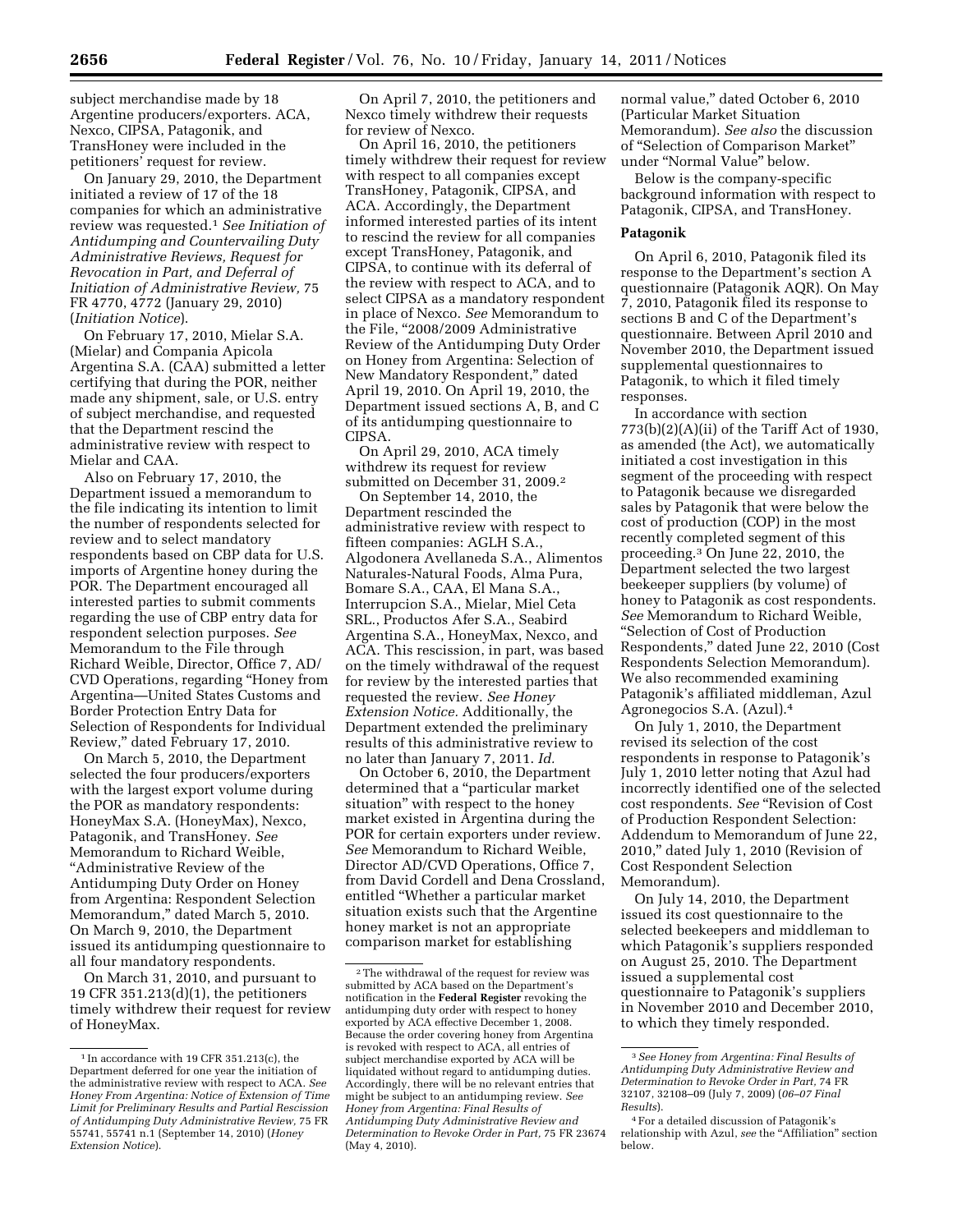# **CIPSA**

On May 24, 2010, CIPSA filed its response to section A of the Department's questionnaire (CIPSA AQR). On June 9, 2010, CIPSA filed its response to sections B and C of the Department's questionnaire. Between July 2010 and October 2010, the Department issued supplemental questionnaires to CIPSA, to which it filed timely responses.

## **TransHoney**

On April 26, 2010, TransHoney filed its response to the Department's section A questionnaire (TransHoney AQR). On May 7, 2010, TransHoney filed its response to sections B and C of the Department's questionnaire (TransHoney BQR and TransHoney CQR). Between May 2010 and October 2010, the Department issued supplemental questionnaires to TransHoney, to which it filed timely responses. On June 8, 2010, TransHoney also filed comments regarding the identification of organic honey versus standard honey.

#### **Period of Review**

The POR is December 1, 2008, through November 30, 2009.

### **Tolling of Deadlines**

As explained in the memorandum from the Deputy Assistant Secretary (DAS) for Import Administration, the Department exercised its discretion to toll deadlines for the duration of the closure of the federal government from February 5, 2010 through February 12, 2010. Thus, all deadlines in this segment of the proceeding were extended by seven days. *See*  Memorandum to the Record from Ronald Lorentzen, DAS for Import Administration, regarding ''Tolling of Administrative Deadlines As a Result of the Government Closure During the Recent Snowstorm,'' dated February 12, 2010.

On September 14, 2010, the Department published in the **Federal Register** a notice extending the time limits for the preliminary results of this review. *See Honey Extension Notice,* 75 FR at 55741. This extension established the deadline for these preliminary results as January 7, 2011. *Id.* at 55742.

#### **Scope of the Order**

The merchandise covered by the order is honey from Argentina. The products covered are natural honey, artificial honey containing more than 50 percent natural honey by weight, preparations of natural honey containing more than 50 percent natural honey by weight, and flavored honey. The subject

merchandise includes all grades and colors of honey whether in liquid, creamed, comb, cut comb, or chunk form, and whether packaged for retail or in bulk form.

The merchandise covered by the order is currently classifiable under subheadings 0409.00.00, 1702.90.90, and 2106.90.99 of the *Harmonized Tariff Schedule of the United States*  (HTSUS). Although the HTSUS subheadings are provided for convenience and customs purposes, the Department's written description of the merchandise under the order is dispositive.

### **Product Comparisons**

In accordance with section 771(16) of the Act, we considered all sales of honey covered by the description in the ''Scope of the Order'' section of this notice, *supra,* which were sold in the appropriate third-country markets during the POR to be the foreign like product for the purpose of determining appropriate product comparisons to honey sold in the United States. For our discussion of market viability and selection of comparison markets, *see* the ''Normal Value'' section of this notice, *infra.* We matched products based on the physical characteristics reported by CIPSA, Patagonik, and TransHoney. Where there were no sales of identical merchandise in the third-country market to compare to U.S. sales, we compared U.S. sales to the next most similar foreign like product on the basis of the characteristics and reporting instructions listed in the antidumping duty questionnaire and instructions, or to constructed value (CV), as appropriate.

#### **Level of Trade**

In accordance with section  $773(a)(1)(B)(i)$  of the Act, to the extent practicable, we determine NV based on sales in the comparison market at the same level of trade (LOT) as export price (EP) or the constructed export price (CEP). The NV LOT is based on the starting price of the sales in the comparison market or, when NV is based on CV, that of the sales from which we derive selling, general and administrative expenses and profit. *See also* 19 CFR 351.412(c)(1)(iii). For CEP, it is the level of the constructed sale from the exporter to an affiliated importer after the deductions required under section 772(d) of the Act. *See* 19 CFR 351.412(c)(1)(ii). For EP, it is the starting price. *See* 19 CFR 351.412(c)(1)(i). In this review, all mandatory respondents claimed only EP sales.

To determine whether NV sales are at a different LOT than EP, we examine stages in the marketing process and selling functions along the chain of distribution between the producer and the unaffiliated customer. *See* 19 CFR 351.412(c)(2). If the comparison market sales are at a different LOT and the difference affects price comparability, as manifested in a pattern of consistent price differences between the sales on which NV is based and comparison market sales at the LOT of the export transaction, we make a LOT adjustment under section 773(a)(7)(A) of the Act.

CIPSA reported that all of its thirdcountry and U.S. market sales were made to importers/packers at essentially the same LOT. *See* CIPSA AQR at A–10 to A–11. Patagonik also reported that all of its third-country and U.S. market sales were made to importers/packers at essentially the same LOT. *See* Patagonik AQR at A–11 to A–13. TransHoney reported a single LOT for all U.S. and third-country market sales and the same channel of distribution. *See* TransHoney AQR at A–13.

The Department has determined that differing channels of distribution, alone, do not qualify as separate LOTs when selling functions performed for each customer class are sufficiently similar. *See Notice of Preliminary Results and Partial Rescission of Antidumping Duty Administrative Review: Ninth Administrative Review of the Antidumping Duty Order on Certain Pasta from Italy,* 71 FR 45017, 45022 (August 8, 2006) (unchanged in *Notice of Final Results of the Ninth Administrative Review of the Antidumping Duty Order on Certain Pasta from Italy,* 72 FR 7011 (February 14, 2007)); *see also* 19 CFR 351.412(c)(2). Patagonik and CIPSA reported a single LOT for all U.S. and third-country sales. Patagonik and CIPSA claimed that their selling activities in both markets are essentially identical, and nothing on the record appears to suggest otherwise. TransHoney also reported a single LOT for all its U.S. and third-country market sales. Therefore, for TransHoney, Patagonik and CIPSA, we preliminarily determine that all reported sales are made at the same LOT, and have not made a LOT adjustment. *See* Patagonik AQR at A–11 to A–13, and CIPSA AQR at A–10 to A–12. For a further discussion of LOT, *see* Memorandum to the File, "Analysis Memorandum for Preliminary Results of the Antidumping Duty Review on Honey from Argentina for Patagonik S.A., dated January 7, 2011 (Patagonik Preliminary Analysis Memorandum); Memorandum to the File, "Analysis Memorandum for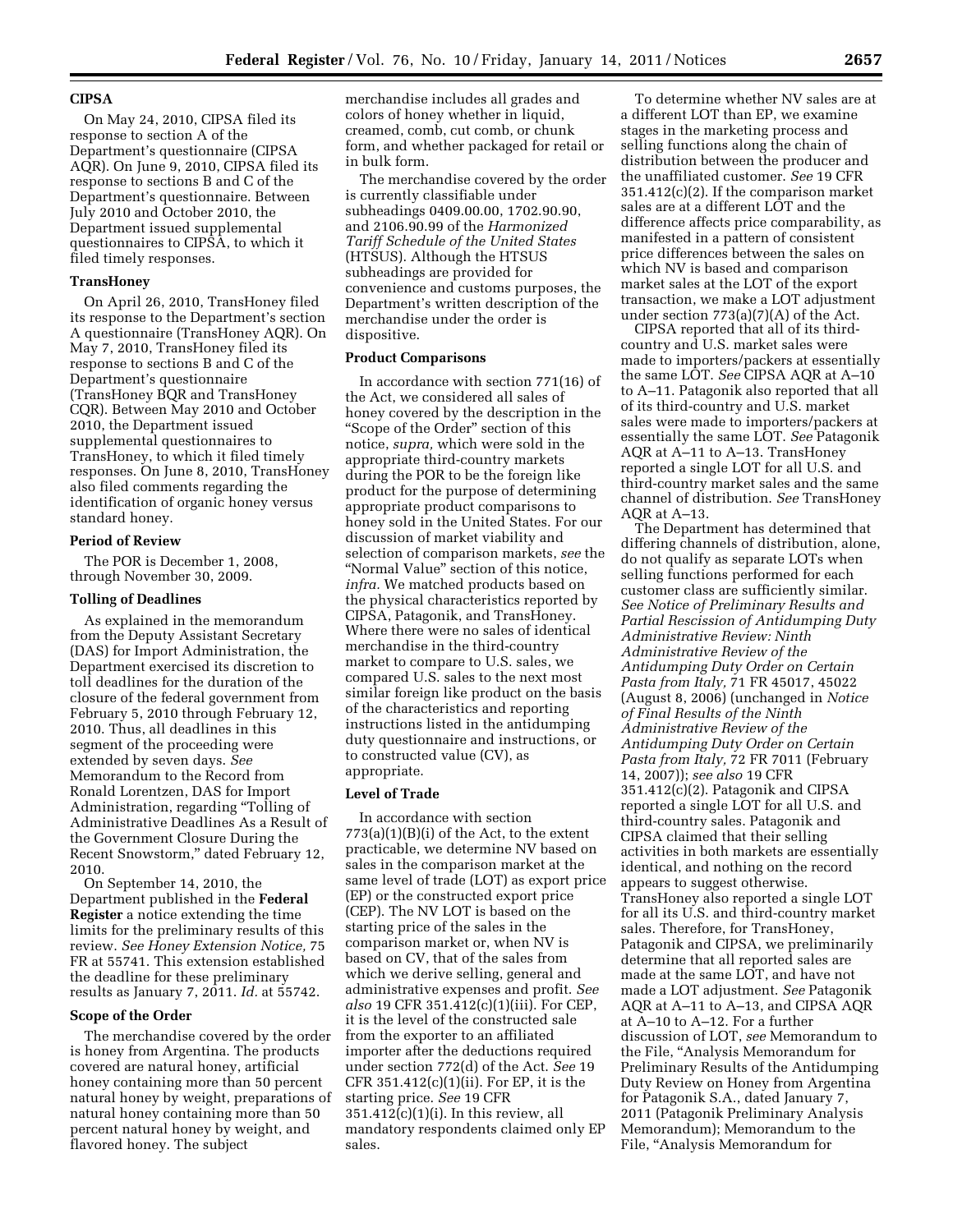Preliminary Results of the Antidumping Duty Review on Honey from Argentina for Compania Inversora Platense S.A., dated January 7, 2011 (CIPSA Preliminary Analysis Memorandum); and Memorandum to the File, ''Analysis Memorandum for Preliminary Results of the Antidumping Duty Review on Honey from Argentina for TransHoney S.A., dated January 7, 2011 (TransHoney Preliminary Analysis Memorandum).

#### **Date of Sale**

Pursuant to 19 CFR 351.401(i), the Department normally will use the date of invoice, as recorded in the exporter's or producer's records kept in the ordinary course of business, as the date of sale, but may use a date other than the date of invoice if it better reflects the date on which the material terms of sale are established. For Patagonik and CIPSA, the Department used the invoice date as the date of sale for both its comparison and U.S. market sales for these preliminary results. Patagonik and CIPSA assert that changes in ordered terms have occurred in the past and their customers know they can request changes to an order prior to shipment. *See* Patagonik's June 14, 2010, supplemental questionnaire response at BC–5 and 6, and CIPSA's August 2, 2010, supplemental questionnaire response at 14, 22, and 23. As in past segments of this proceeding, we determine that there is potential for change to the essential terms of sale between the contract date and invoice date and therefore invoice date continues to be the appropriate date of sale with respect to Patagonik's sales in the U.S. and comparison markets. Additionally, we preliminarily determine that invoice date is the appropriate date of sale with respect to CIPSA's sales in the U.S. and thirdcountry markets because of the potential for change to the essential terms of sale between the order date and invoice date. However, in some instances for Patagonik's sales, shipment occurred prior to invoice and, consistent with past segments of this proceeding and the Department's practice, we used the shipment date as the date of sale for those sales.

For TransHoney, the Department, consistent with its practice, used the reported date of invoice as the date of sale for both the third-country and U.S. markets. We thoroughly examined the date of sale issue for TransHoney and found that changes to the essential terms of sale can and did occur between the order date and invoice date, which is coincident with the date of actual shipment. *See* TransHoney BQR at B–12 and TransHoney CQR at C–11; *see also* 

TransHoney AQR at A–16 and TransHoney July 26, 2010, supplemental questionnaire response at 5–6. Consequently, we preliminarily find that invoice date is the appropriate date of sale with respect to TransHoney's and its affiliated entity's 5 sales in the U.S. and comparison markets.

## **Export Price**

Section 772(a) of the Act defines EP as ''the price at which the subject merchandise is first sold (or agreed to be sold) before the date of importation by the producer or exporter of subject merchandise outside of the United States to an unaffiliated purchaser in the United States or to an unaffiliated purchaser for exportation to the United States, as adjusted under {section 772(c) of the Act}.'' Section 772(b) of the Act defines CEP as ''the price at which the subject merchandise is first sold (or agreed to be sold) in the United States before or after the date of importation by or for the account of the producer or exporter of such merchandise or by a seller affiliated with the producer or exporter, to a purchaser not affiliated with the producer or exporter," as adjusted under sections 772(c) and (d). For purposes of this administrative review, CIPSA, Patagonik and TransHoney classified their U.S. sales as EP because all of their sales were made before the date of importation directly to unaffiliated purchasers in the U.S. market. For purposes of these preliminary results, we have accepted these classifications. We based EP on prices to unaffiliated customers in the United States and made adjustments for movement expenses.

#### **Normal Value**

### *1. Selection of Comparison Market*

In accordance with section 773(a)(1)(C) of the Act, to determine whether there was a sufficient volume of sales in the home market to serve as a viable basis for calculating NV (*i.e.,*  the aggregate volume of home market sales of the foreign like product is greater than or equal to five percent of the aggregate volume of U.S. sales), we compared Patagonik, CIPSA, and TransHoney's respective aggregate volume of home market sales of the foreign like product to their respective aggregate volume of U.S. sales of subject merchandise. Patagonik and CIPSA's volume of home market sales were both greater than five percent of the aggregate volume of U.S. sales; however, TransHoney had no home market sales

during the POR. As a result, we preliminarily find that TransHoney's home market does not provide a viable basis for calculating NV.

With respect to CIPSA and Patagonik, section 773(a)(1)(c)(iii) of the Act provides that the Department may determine that home market sales are inappropriate as a basis for determining NV if the particular market situation would not permit a proper comparison with EP and CEP. In its supplemental questionnaires dated April 16, 2010, and July 8, 2010, the Department asked Patagonik and CIPSA to provide further information in order to evaluate the market situation in Argentina with respect to honey, to which responses were filed on May 18, 2010, and August 2, 2010, respectively.

On October 6, 2010, the Department determined that a particular market situation does, in fact, exist with respect to CIPSA's and Patagonik's sales of honey in Argentina, rendering the Argentine market inappropriate for purposes of determining NV.6 *See*  Particular Market Situation Memorandum.

When sales in the home market are not suitable to serve as the basis for NV, section 773(a)(1)(B)(ii) of the Act provides that sales to a third-country market may be utilized if: (i) The prices in such market are representative; (ii) the aggregate quantity of the foreign like product sold by the producer or exporter in the third-country market is five percent or more of the aggregate quantity of the subject merchandise sold in or to the United States; and (iii) the Department does not determine that a particular market situation in the thirdcountry market prevents a proper comparison with the EP or CEP. In terms of volume of sales (and with five percent or more of sales by quantity to the United States), TransHoney reported Germany as its largest third country market, CIPSA reported Italy as its third-country market during the POR, and Patagonik reported the United Kingdom as its third-country market during the POR.

The record shows the aggregate quantity of TransHoney's and its affiliate 7 Einsof Trade S.A. (Einsof)'s sales to Germany is greater than five percent of TransHoney's sales to the United States. In addition, the Department preliminarily determines there is no evidence on the record to demonstrate that these prices in Germany are not representative. *See*  TransHoney AQR at Exhibit A.1. Nor is

<sup>&</sup>lt;sup>5</sup> See "Affiliation" discussion section below.

 $^{\rm 6}$  As noted above, TransHoney reported that it had no domestic sales during the POR.

<sup>7</sup>*See* ''Affiliation'' section, *infra.*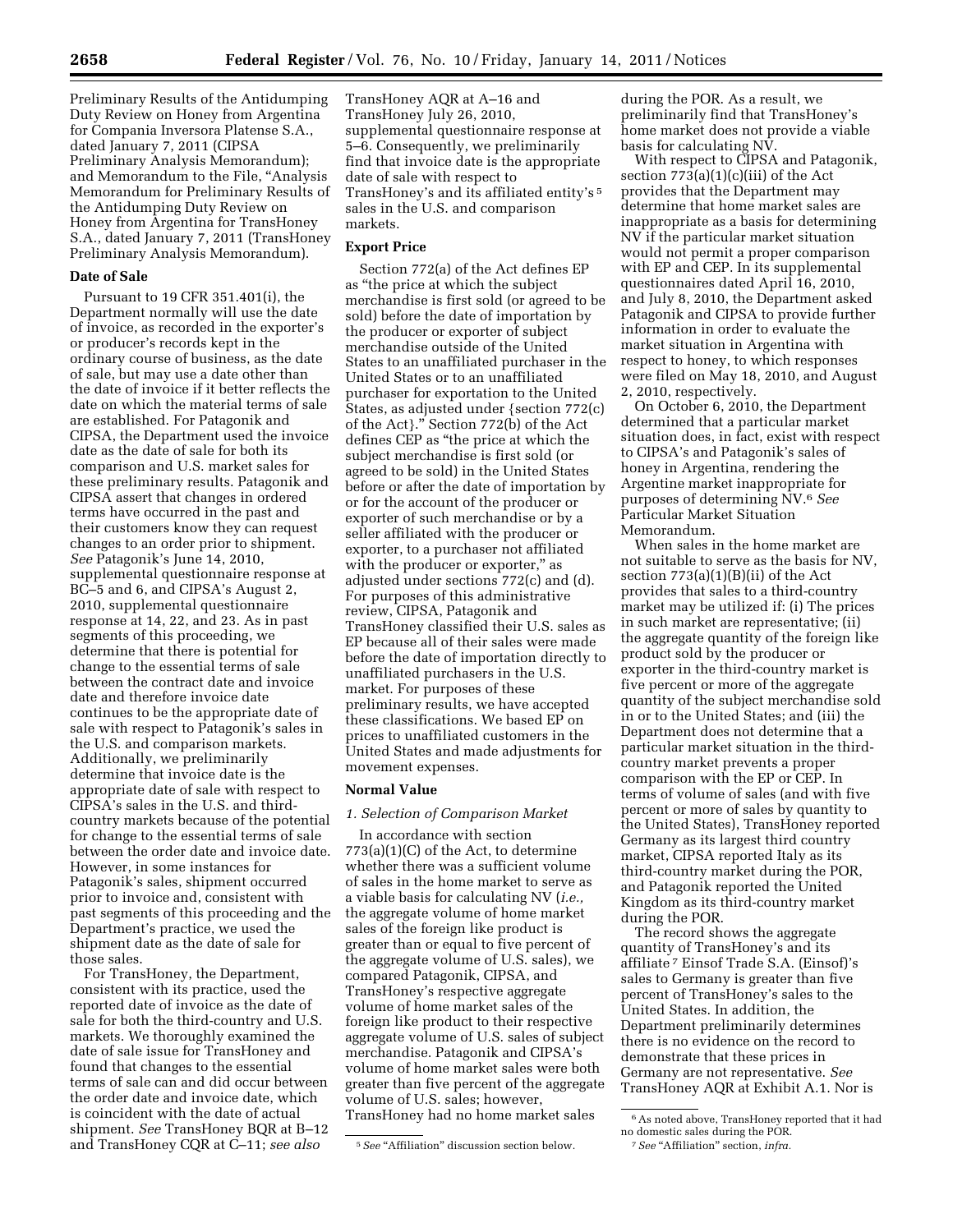there evidence that any other third country market to which TransHoney sells would offer greater similarity of product to that sold to the United States. Further, we find there is no particular market situation in Germany with respect to TransHoney or Einsof that would prevent a proper comparison to EP. As a result, we preliminarily find TransHoney's and its affiliate's sales to Germany serve as the most appropriate basis for NV.

In addition to looking at volume, we also examined product similarity for Patagonik and CIPSA, and found that the product sold to the largest third country market was similar to that sold to the United States. *See* Patagonik's May 18, 2010, supplemental section A questionnaire response at A–1 to A–3, CIPSA AQR at A–17, and CIPSA's June 9, 2010, section B questionnaire response at Exhibit B.3. Thus, the Department determines to select Italy as the appropriate comparison market for CIPSA and the United Kingdom as the appropriate comparison market for Patagonik.

Therefore, NV for all companies is based on its third-country sales to unaffiliated purchasers made in commercial quantities and in the ordinary course of trade. For NV, we used the prices at which the foreign like product was first sold for consumption in the usual commercial quantities, in the ordinary course of trade, and at the same LOT as the EP. We calculated NV as noted in the ''Price-to-Price Comparisons'' section of this notice, *infra.* 

#### *2. Cost of Production*

In the previous segment of this proceeding, the Department disregarded sales made by Patagonik that were found to be below its COP. *See 06–07 Final Results.* Therefore, pursuant to section  $773(b)(2)(A)(ii)$  of the Act, there were reasonable grounds to believe or suspect that the respondent made sales of the foreign like product in the home market at prices below the COP within the meaning of section 773(b) of the Act, as below cost sales made by Patagonik were disregarded in the most recently completed investigation. *Id.* On June 22, 2010, the Department selected the two largest beekeeper suppliers (by volume) of honey to Patagonik as cost respondents. *See* Cost Respondents Selection Memorandum and Revision of Cost Respondent Selection Memorandum. Accordingly, on July 14, 2010, the Department requested that Patagonik's beekeepers and middleman respond to section D (Cost of Production/Constructed Value) of the

Department's antidumping duty questionnaire.

# A. Cost of Production Analysis

To calculate a COP and CV for the merchandise under consideration, the Department selected the two largest beekeepers by volume and the largest middleman, all of whom provided honey to Patagonik during the POR. *See*  Cost Respondents Selection Memorandum and Revision of Cost Respondent Selection Memorandum.

#### B. Calculation of COP

We relied on the COP data submitted by the two beekeeper respondents and the middleman in their questionnaire responses. For additional details, *see*  Memorandum to Neal M. Halper, Director of Office of Accounting, "Cost of Production and Constructed Value Calculation Adjustments for the Preliminary Results—Patagonik S.A.'s Beekeeper Respondents/Collector of Honey,'' dated January 7, 2011.

C. Test of Third-Country Prices and Results of the Cost of Production Test

We calculated a simple average COP using the COP of Patagonik's two respondent suppliers (Beekeeper 1 and Beekeeper 2) and the costs of the middleman supplier. This average COP was applied to these beekeepers as well as to all other beekeeper suppliers from whom information was not requested. In determining whether to disregard thirdcountry market sales made at prices below the COP, in accordance with sections 773(b)(1)(A) and (B) of the Act, we examined: (1) Whether, within an extended period of time, such sales were made in substantial quantities; and (2) whether such sales were made at prices which permitted the recovery of all costs within a reasonable period of time in the normal course of trade. Where less than 20 percent of the respondent's third-country market sales of a given model (*i.e.,* control number, or CONNUM) were at prices below the COP during the POR, we did not disregard any below-cost sales of that model because we determined that the below-cost sales were not made within an extended period of time and in "substantial quantities." Where 20 percent or more of the respondent's third-country market sales of a given model were at prices less than COP during the POR, we disregarded the below-cost sales because: (1) They were made within an extended period of time in "substantial quantities," in accordance with sections 773(b)(2)(B) and (C) of the Act; and (2) based on our comparison of prices to the COP for the POR, they were at prices which would

not permit the recovery of all costs within a reasonable period of time, in accordance with section 773(b)(2)(D) of the Act.

We found Patagonik did not have any models for which 20 percent or more of sales volume (by weight) were below cost during the POR. Therefore we did not disregard any of Patagonik's thirdcountry sales and included all such sales in our calculation of NV.

### **Affiliation**

According to section 771(33) of the Act, the Department determines affiliation using a variety of criteria. TransHoney submitted, as part of its sales database, the third-country market sales made by another Argentine exporter, Einsof, a company with which TransHoney claims to be affiliated. To determine affiliation between companies, the Department analyzed TransHoney's responses and found that, pursuant to section 771(33)(F) of the Act, TransHoney and Einsof are affiliated because they are under common control. Specific matters related to the common control are proprietary in nature. For further details, *see* Memorandum to Richard Weible, "Antidumping Duty Administrative Review of Honey from Argentina: Analysis of the Relationship Between TransHoney S.A. (TransHoney) and Einsof Trade S.A. (Einsof),'' dated January 7, 2011 (TransHoney/Einsof Affliation Memorandum).

Furthermore, in certain circumstances the Department will treat two or more affiliated producers as a single entity and determine a single weightedaverage margin for that entity, in order to determine margins accurately and to prevent manipulation that would undermine the effectiveness of the antidumping law. *See* 19 CFR 351.401(f).

While 19 CFR 351.401(f) applies only to producers, the Department has found it to be instructive in determining whether non-producers should be collapsed and has used the criteria in the regulation in its analysis. *See*  TransHoney/Einsof Affliation Memorandum; *see e.g., Honey from Argentina: Final Results of Antidumping Duty Administrative Review,* 70 FR 19926, 19926 (April 15, 2005); and *Notice of Final Determination of Sales at Less Than Fair Value: Certain Frozen and Canned Warmwater Shrimp From Brazil,* 69 FR 76910 (December 23, 2004) and accompanying Issues and Decision Memorandum at Comment 5. The U.S. Court of International Trade (CIT) has found that collapsing exporters is consistent with a "reasonable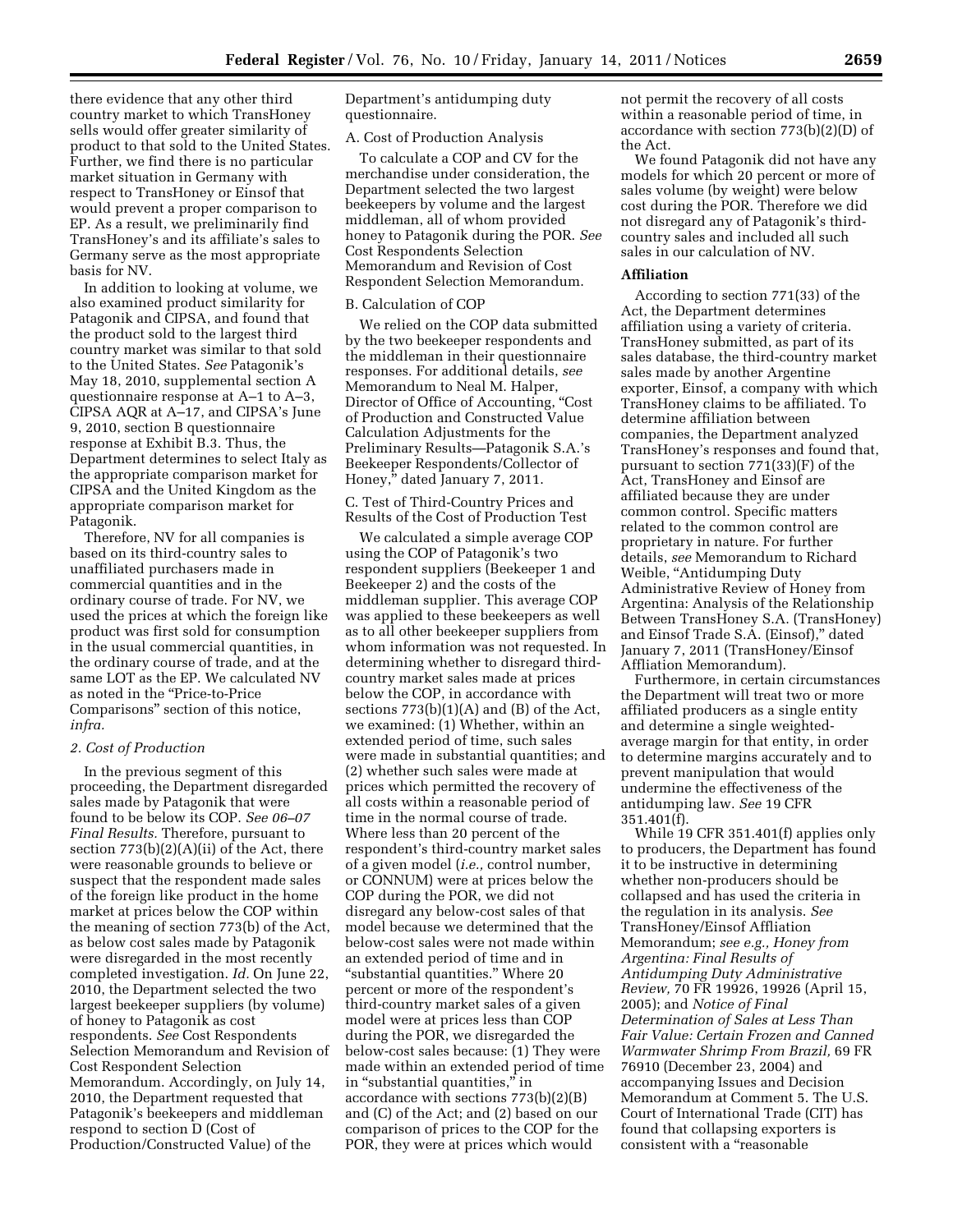interpretation of the {antidumping duty} statute.'' *See Hontex Enterprises, Inc.* v. *United States,* 248 F. Supp. 2d. 1323, 1338 (CIT 2003) (*Hontex*). The CIT further noted that ''to the extent that Commerce has followed its market economy collapsing regulations the {non-market economy (NME)} exporter collapsing methodology is necessarily permissible.'' *See Hontex,* 248 F. Supp. 2d at 1342.

During the POR, TransHoney and Einsof collectively purchased honey for export sales from beekeepers and other collectors. *See* TransHoney AQR at A– 3, A–8, and A–9. As a result, none of the affiliated parties possess production facilities that manufacture subject merchandise. Rather, they act as resellers of the product. In addition, TransHoney and Einsof did not operate independently as evidenced by shared facilities, employees and management, *See* TransHoney AQR at A–10 and TransHoney's June 8, 2010, supplemental questionnaire response at SA–5. Given these factors, the Department preliminarily concludes that the factors laid out in 19 CFR 351.401(f)(2)(ii) and (iii) are relevant to the issue of whether TransHoney and Einsof are affiliated exporters/resellers that should be treated as a single entity for purposes of establishing dumping duties. The Department preliminarily finds that, based on management overlap and intertwined relations, the relationship between these companies is such that both should be treated as a single entity for purposes of this administrative review and should receive a single antidumping duty rate. For further details, *see* TransHoney/ Einsof Affiliation Memorandum.

With respect to Patagonik, Patagonik reported that under the Department's rules, Patagonik is considered to be affiliated with Azul, a honey collector, warehouser, processor, and reseller. *See*  Patagonik's AQR at A–4. Patagonik cites Azul's 2008 acquisition of the assets of Colmenares Santa Rosa, the affiliated company from which Patagonik previously obtained warehousing and inventory management services. *Id.*  Patagonik notes that during the POR, Azul only supplied Patagonik with honey although Patagonik did purchase honey from other unaffiliated beekeepers during the POR. *Id.* at A–3 and A–5. In addition, the testing and classification of the honey is carried out by a laboratory owned by Patagonik, which is located at Azul's warehouse. *Id.* at A–5. Patagonik also reported that Azul was granted an export license in November 2009. *See* Patagonik's November 29, 2010, supplemental questionnaire response at 1.

In terms of ownership, Patagonik states Azul is owned by six equal partners, one of whom, Mauricio Bigñe, is both president of Azul and Patagonik, and manages certain operations of Azul. *Id.* at A–6. In terms of Patagonik, the company states that Patagonik is owned by two equal shareholders, but that Mauricio Bigñe served as president of Patagonik and that the other investor had no day-to-day management responsibilities during the POR. *Id.* at A–4 and 6.

The Department has analyzed Patagonik's responses and, pursuant to section 771(33)(F) of the Act, determines that Patagonik and Azul are affiliated. The Department analyzed whether to determine to treat Patagonik and Azul as a single entity for purposes of this administrative review and whether Patagonik and Azul should receive a single antidumping duty rate. The Department preliminarily concludes that the factors laid out in 19 CFR 351.401 $(f)(2)(ii)$  and  $(iii)$  are relevant to the issue of whether Patagonik and Azul are affiliated exporters/resellers that should be treated as a single entity. The Department preliminarily finds, based on management overlap and intertwined operations, as well as the fact that Azul also has an export license and thus has the ability to export on its own account, that these companies should be treated as a single entity for purposes of this administrative review and should receive a single antidumping duty rate. For further details, *see* Memorandum to Richard Weible, ''Antidumping Duty Administrative Review of Honey from Argentina: Analysis of the Relationship Between Patagonik S.A. (Patagonik) and Azul Agronegocios S.A. (Azul),'' dated January 7, 2011.

## **Price-to-Price Comparisons**

### *Patagonik*

We based NV on the third-country prices to unaffiliated purchasers. We made adjustments, where applicable, for movement expenses in accordance with section 773(a)(6)(B) of the Act. Where appropriate, we made circumstance-ofsale adjustments for credit pursuant to section 773(a)(6)(C) of the Act. We also made adjustments, where applicable, for other direct selling expenses, in accordance with section 773(a)(6)(C) of the Act. Additionally, we adjusted gross unit price for billing adjustments and freight reveune, where applicable. *See*  19 CFR 351.401(c).

We preliminarily reclassified some of Patagonik's reported direct selling expenses (namely, certain testing expenses) as indirect selling expenses,

consistent with our treatment of testing expenses in prior reviews with respect to Patagonik. *See, e.g., Honey From Argentina: Preliminary Results of New Shipper Review,* 71 FR 67850, 67853 (November 24, 2006) (*New Shipper Preliminary Results*) 8 (unchanged in *Honey from Argentina: Final Results of New Shipper Review,* 72 FR 19177 (April 17, 2007)). Thus, we have not included certain of Patagonik's testing expenses among the direct selling expenses for which we made adjustments in these preliminary results. For more information, *see*  Patagonik Preliminary Analysis Memorandum.

#### *CIPSA*

We calculated NV based on prices to unaffiliated purchasers in the thirdcountry market and matched U.S. sales to NV. We made adjustments, where applicable, for movement expenses in accordance with section 773(a)(6)(B) of the Act. Where appropriate, we made circumstances-of-sale adjustments for credit and other direct selling expenses (*e.g.,* certain Argentine governmentrequested testing expenses) in accordance with section 773(a)(6)(C) of the Act. Additionally, we reclassified one of CIPSA's reported direct selling expenses (*e.g.,* certain customerrequested testing expenses) as an indirect selling expense. We also disregarded a certain claimed direct selling expense (*i.e.,* blending), which we determined in prior decisions is more appropriately treated as a COP expense. *See, e.g., New Shipper Preliminary Results,* 71 FR at 67853; *see also* CIPSA Preliminary Analysis Memorandum.

#### *TransHoney*

We calculated NV based on prices to unaffiliated purchasers on the thirdcountry market and matched U.S. sales to NV. We made adjustments, where applicable, for movement expenses in accordance with section 773(a)(6)(B) of the Act. Where appropriate, we made circumstances-of-sale adjustments for credit and other direct selling expenses (*e.g.,* certain Argentine governmentrequested testing expenses) in accordance with section 773(a)(6)(C) of the Act. Additionally, we reclassified one of TransHoney's reported direct selling expenses (namely, certain customer-requested testing expenses) as an indirect selling expense. We also

<sup>&</sup>lt;sup>8</sup> Where we note "that certain claimed direct expenses in the third-country market are being reclassified as either indirect selling expenses or as part of the cost of production, for the reasons outlined in the accompanying Analysis Memoranda.''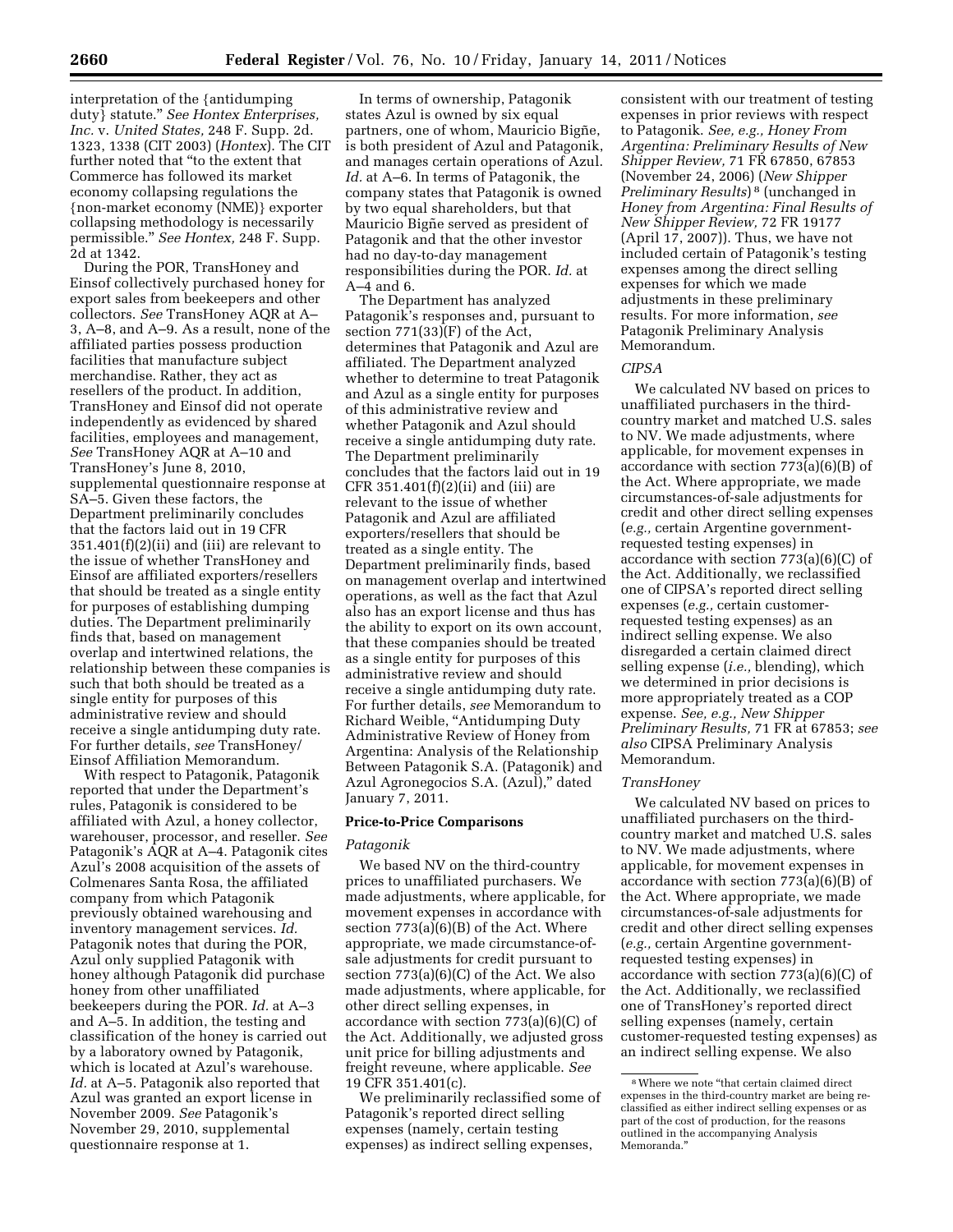disregarded a certain claimed direct selling expenses (*i.e.,* blending), which we determined in prior decisions is more appropriately treated as a COP expense. *See, e.g., New Shipper Preliminary Results,* 71 FR at 67853; *see also* TransHoney Preliminary Analysis Memorandum.

With respect to TransHoney's request to incorporate organic honey as a model match criterion, the Department preliminarily determines not to consider organic source as a criterion for matching honey sold in the thirdcountry and U.S. markets because TransHoney did not provide sufficient evidence (*i.e.,* quantitative and qualitative features, *etc.*) to support its claim that there is a physical difference reflected in a cost differential between organic and non-organic honey. Therefore, we found an insufficient basis to consider the request for purposes of our product matching criteria. Accordingly, we have preliminarily disregarded the field ORGANICT/U and are relying solely on the product characteristics specified in the Department's questionnaire (*i.e.,*  type, color, and form).

#### **Currency Conversions**

The Department's preferred source for daily exchange rates is the Federal Reserve Bank. *See Preliminary Results of Antidumping Duty Administrative Review: Stainless Steel Sheet and Strip in Coils from France,* 68 FR 47049, 47055 (August 7, 2003) (unchanged in *Notice of Final Results of Antidumping Duty Administrative Review: Stainless Steel Sheet and Strip in Coils From France,* 68 FR 69379 (December 12, 2003)). However, the Federal Reserve Bank does not track or publish exchange rates for the Argentine peso. Therefore, we made currency conversions from Argentine pesos to U.S. dollars based on the daily exchange rates from Factiva, a Dow Jones retrieval service. Factiva publishes exchange rates for Monday through Friday only. We used the rate of exchange on the most recent Friday for conversion dates involving Saturday through Sunday where necessary.

#### **Preliminary Results of Review**

As a result of our review, we preliminarily determine the following weighted-average dumping margins exists for the period December 1, 2008, through November 30, 2009:

| Exporter                               | Weighted-Average margin<br>(percentage) |
|----------------------------------------|-----------------------------------------|
| Compania<br>Inversora<br>Platense S.A. | 0.00.                                   |

| Exporter                                                                                         | Weighted-Average margin<br>(percentage) |
|--------------------------------------------------------------------------------------------------|-----------------------------------------|
| Patagonik S.A.<br>and Azul<br>Agronegocios<br>S A<br>TransHoney S.A.<br>and Einsof<br>Trade S.A. | 0.27 (de minimis).<br>0.00.             |

### **Disclosure and Request for Public Hearing and Comments**

The Department will disclose the calculations performed within five days of the date of publication of this notice in accordance with 19 CFR 351.224(b). An interested party may request a hearing within thirty days of publication. *See* 19 CFR 351.310(c). Any hearing, if requested, will be held 37 days after the date of publication, or the first business day thereafter, unless the Department alters the date pursuant to 19 CFR 351.310(d). Interested parties may submit case briefs or written comments no later than 30 days after the date of publication of these preliminary results of review. Rebuttal briefs and rebuttals to written comments, limited to issues raised in the case briefs and comments may be filed no later than 35 days after the date of publication of this notice. Parties who submit arguments in these proceedings are requested to submit with the argument: (1) A statement of the issues, (2) a brief summary of the argument, and (3) a table of authorities. Further, parties submitting case briefs, rebuttal briefs, and written comments should provide the Department with an additional copy of the public version of any such argument on diskette. The Department will issue final results of this administrative review, including the results of our analysis of the issues in any such case briefs, rebuttal briefs, and written comments or at a hearing, within 120 days of publication of these preliminary results.

# **Assessment**

The Department shall determine, and CBP shall assess, antidumping duties on all appropriate entries. In accordance with 19 CFR 351.212(b)(1), where entered values were reported, we calculated importer-specific *ad valorem*  assessment rates for the merchandise based on the ratio of the total amount of antidumping duties calculated for the examined sales made during the POR to the total customs value of the sales used to calculate those duties. Where entered values were not reported, we calculated importer- or customer- (where the importer was unknown) specific perunit assessment rates for the

merchandise based on the ratio of the total amount of antidumping duties calculated for the examined sales made during the POR to the total quantity of the sales used to calculate those duties. These rates will be assessed uniformly on all of Patagonik's, CIPSA's, and TransHoney's entries made during the POR. The Department intends to issue assessment instructions to CBP 15 days after the date of publication of the final results of this review.

The Department clarified its ''automatic assessment'' regulation on May 6, 2003. *See Antidumping and Countervailing Duty Proceedings: Assessment of Antidumping Duties,* 68 FR 23954 (May 6, 2003). This clarification will apply to entries of subject merchandise during the POR produced by companies included in these final results of review for which the reviewed companies did not know their merchandise was destined for the United States. In such instances, we will instruct CBP to liquidate unreviewed entries at the all-others rate if there is no rate for the intermediate company(ies) involved in the transaction.

## **Cash Deposit Requirements**

The following cash deposit requirements will be effective upon completion of the final results of this administrative review for all shipments of honey from Argentina entered, or withdrawn from warehouse, for consumption on or after the publication date of the final results of this administrative review, as provided by section 751(a)(1) of the Act: (1) The cash deposit rate for each specific company listed above will be that established in the final results of this review, except if the rate is less than 0.50 percent and, therefore, *de minimis* within the meaning of 19 CFR 351.106(c)(1), in which case the cash deposit rate will be zero; (2) for any previously-reviewed or investigated company not listed above, the cash deposit rate will continue to be the company-specific rate published for the most recent period; (3) if the exporter is not a firm covered in this review or the less-than-fair-value investigation, but the manufacturer is, the cash deposit rate will be the rate established for the most recent period for the manufacturer of the merchandise; and (4) if neither the exporter nor the manufacturer is a firm covered in this or any previous review conducted by the Department, the cash deposit rate will be the all-others rate from the investigation (30.24 percent). *See Notice of Antidumping Duty Order; Honey From Argentina,* 66 FR at 63673. These cash deposit requirements, when